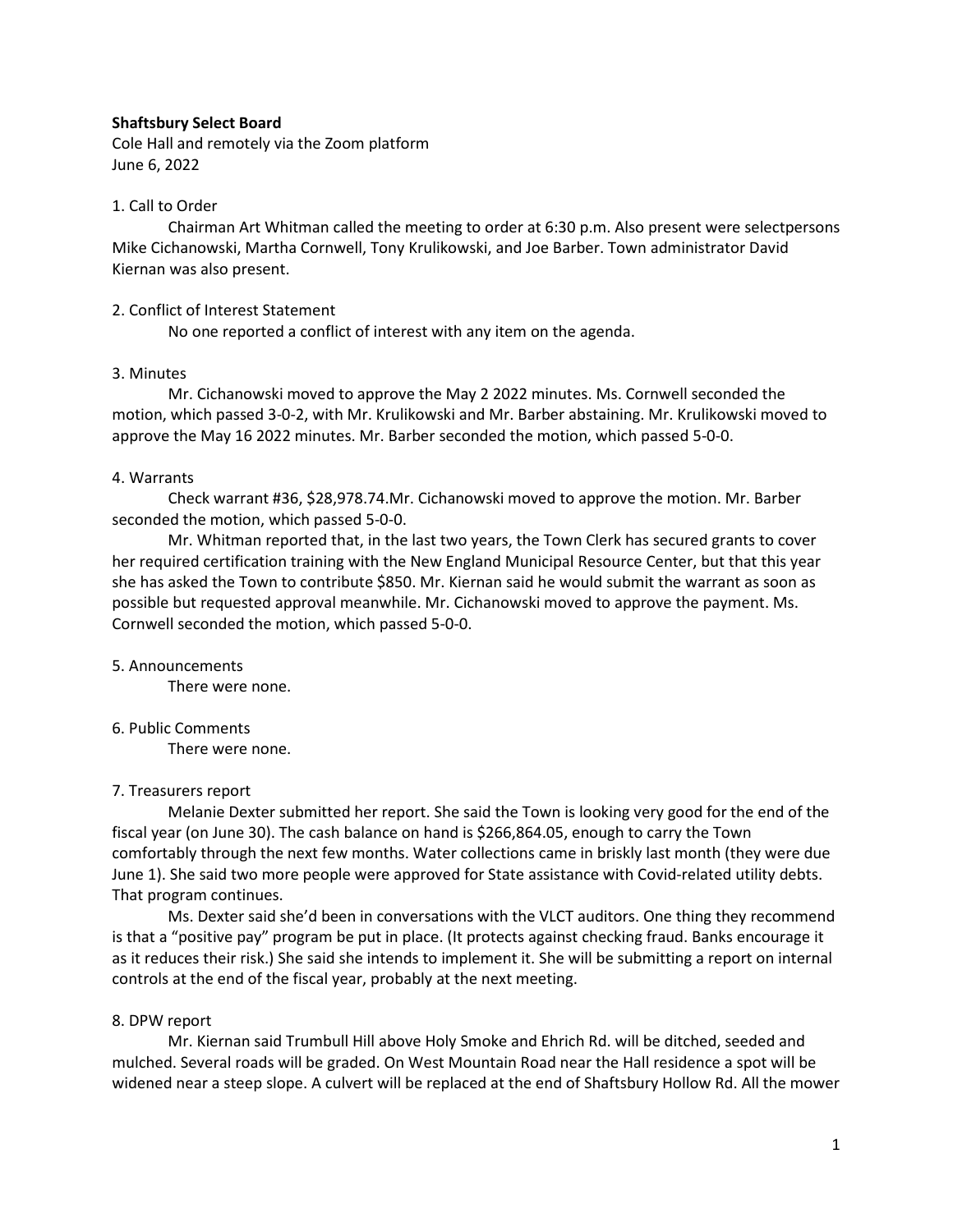parts have not yet been delivered. If they don't arrive in a timely fashion, the crew will devise a solution. Some grants are being worked on.

#### 9. Memorial Day Parade Planning

Mr. Victor Harwood was congratulated on his organization of the parade. Mr. Whitman said that in future, the Town would place itself at his disposal to help organize the event, that he shouldn't have to organize it himself. Mr. Harwood said he would appreciate reimbursement for some costs. Mr. Whitman said there is money in the budget.

#### 10. Travel on Trails Ordinance – Closing LT2 to motor vehicles

Mr. Whitman noted that the Select Board had already voted to start the process. Mr. Kiernan said that when the Board passes an ordinance, the action can be petitioned against within 44 days. At that time, a special town meeting must be held within 60 days. After talking to the Attorney General's office, Mr. Kiernan advised that the ordinance be passed at such a time as to have the special meeting, if required, fall upon the mid-term election. He therefore recommended that the vote on LT2 be postponed to a later date. The ordinance must be discussed at two Select Board meetings.

Mr. Kiernan noted that the LT2 would be closed over a length of about 1700 feet, beginning on the south end of the trail at the northernmost driveway accessed from the trail.

#### 11. Shaftsbury Wastewater Feasibility Study – Vendor Selection Committee appointments

Vermont has made available funds to examine wastewater system feasibility. Mr. Kiernan asked for volunteers to serve on a bidder selection committee. Mr. Cichanowski and Ms. Cornwell volunteered. Mr. Kiernan said at least two engineering funds will submit bids.

## 12. ARPA Funds – Cole Hall Architectural RFP

Mr. Whitman asked that the Select Board approve using a small amount of ARPA funds to flesh out a 2009 proposal to enlarge Cole Hall and add an elevator and expand office and storage space (including at some point an expanded vault). Mr. Kiernan described the proposed changes in detail. He thought the cost of the architect's review might rise to \$20,000. With plans in hand, grants and other funds, including ARPA funds, would be sought.

Mr. Cichanowski moved to issue an RFP for revisions to a 2009 architectural review of Cole Hall. Mr. Krulikowski seconded the motion, which passed 5-0-0.

## 13. Revised Speed Limit Ordinance Review Update

Mr. Kiernan shared a view of a map of existing speed limits and discussed where they might be changed. Many now 35 mph would be reduced to 25 mph. Those listed at 30 mph would become 35 mph or 25 mph. Mr. Kiernan will produce a list of proposed 35 mph limits road by road. All the rest will be 25 mph. The list will be part of the ordinance. Approval of the ordinance will be timed so as to allow for the scheduling of any required public meeting for the midterm election.

### 14. Other Business

Ms. Cornwell submitted a resolution from the Town thanking Dr. David King for his services to the Town for thirty six years and recognizing his achievements and contributions. Mr. Cichanowski moved to adopt the resolution. Mr. Barber seconded the motion, which passed 5-0-0. All board members will sign the resolution at the next meeting.

Mr. Krulikowski reported that the ARPA committee has begun to meet. It is talking about reaching out to people with a postcard and an on-line survey.